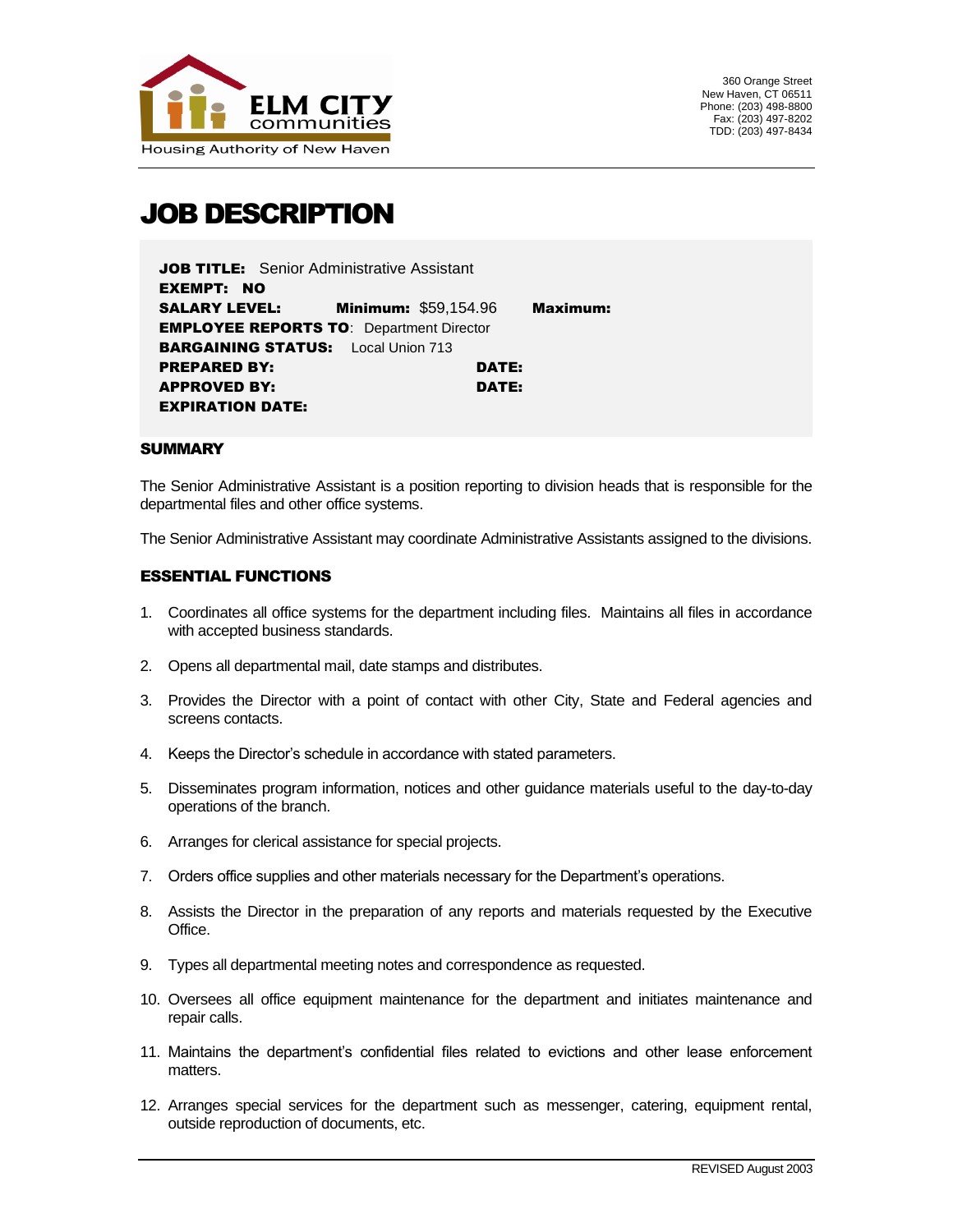13. Performs all other related duties as assigned.

## SECONDARY JOB DUTIES:

- 1. Provides receptionist duties as needed.
- 2. Provides typing services for the Departments within the division.
- 3. Assists in the preparation of mailings.
- 4. Proofreads documents for the Director(s)

### EDUCATION AND EXPERIENCE

High School or Associate Degree in with a strong formal background in secretarial skills and two years of work experience as an administrative assistant to a Senior Executive; or

Three to five years experience as an administrative assistant to a Senior Executive.

# KNOWLEDGE, SKILLS, AND ABILITIES

- 1. Ability to draft correspondence and memorandums based on limited instructions
- 2. Strong organizational skills.
- 3. Ability to present the Authority to outside agencies in a cooperative and professional manner
- 4. Above average office and typing skills (65 WPM)
- 5. Ability to operate office machines
- 6. Sophisticated knowledge of and proficiency in basic office computer software including Internet and e-mail systems, Microsoft Word 6.0 and Excel.
- 7. Ability to assemble and evaluate factual information on program related issues
- 8. Valid Connecticut Driver's License.
- 9. Ability to arrange travel schedules and accommodation in a cost effective manner

# APPLICATION AND SUBMISSION

#### **ELM CITY COMMUNITIES, HOUSING AUTHORITY NEW HAVEN RESERVES THE RIGHT TO CONSIDER APPLICATIONS AND RESUMES UPON RECEIPT AND MAKE EMPLOYMENT DECISIONS ACCORDINGLY.**

#### *All applications and resumes must be in the Human Resource Office on or before June 29, 2018***.**

Job descriptions & Applications may be obtained from HANH at 360 Orange Street, New Haven, CT 06511. Resume submission without applications to the address above, Fax number (203) 497-8202, e-mail to [jobs@newhavenhousing.org,](mailto:jobs@newhavenhousing.org) TDD number (203) 497-8434, between the hours of 9:00 - 5:00 p.m. weekdays. The Housing Authority accepts applications only for positions it is trying to fill. If an applicant requires further information, please call the HR Office at (203) 498-8800 Ext. 1022. Disabled are encouraged to apply.